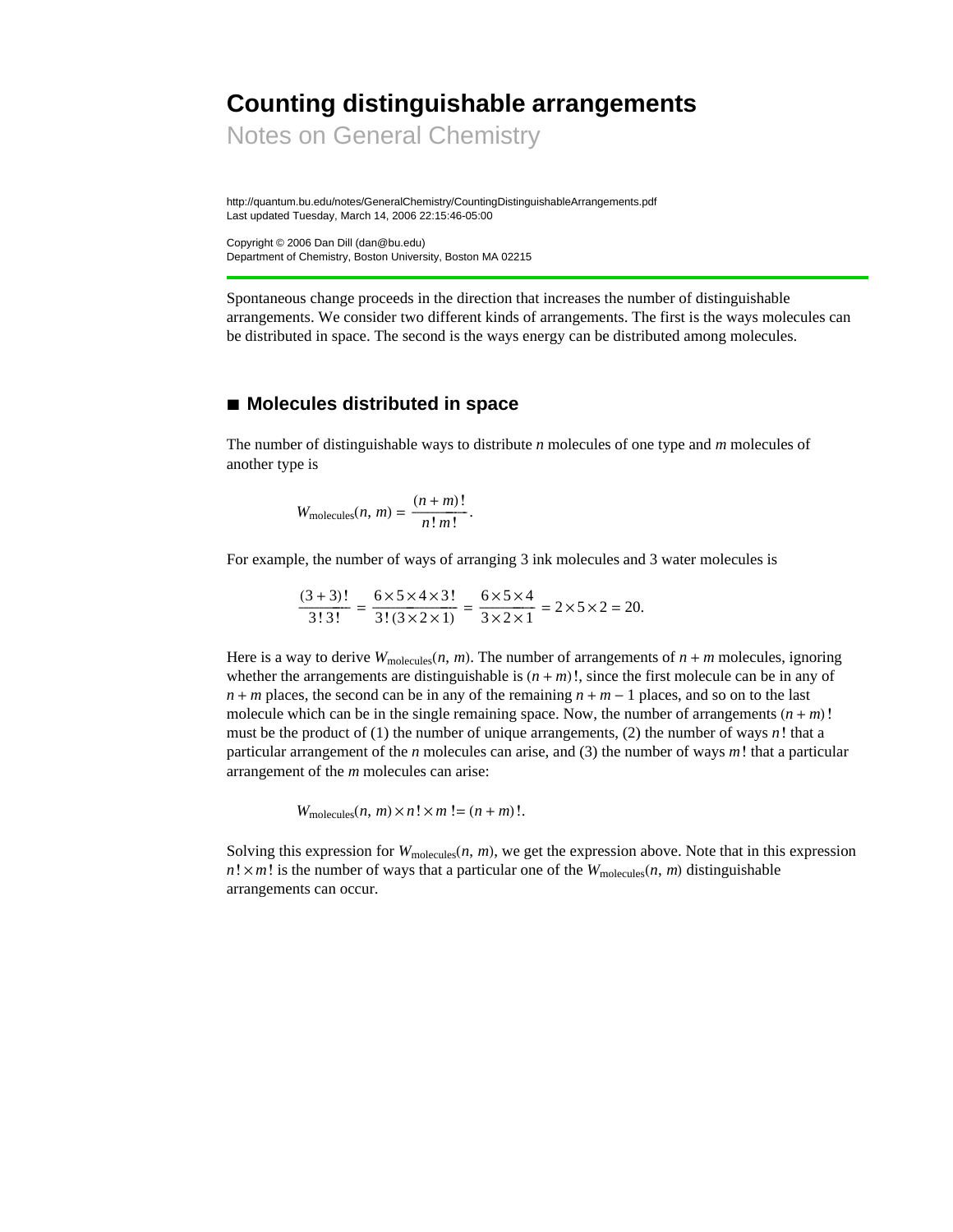#### **Questions**

How many distinguishable ways can *n* different objects be arranged: *n*,  $n^2$ ,  $n^n$  or *n*!?

Answer: *n*!

How many indistinguishable ways can *w* identical objects be arranged: *w*,  $w^2$ ,  $w^n$  or *w*!?

Answer: *w*!

How many ways can *w* different objects and *i* different objects (a total of  $w + i$  different objects) be arranged:  $w + i$ ,  $(w + i)^2$ ,  $(w + i)^{w+i}$ , or  $(w + i)!$ ?

```
Answer: (w + i)!
```
What is true about the number,  $W_p(w, i)$ , of distinquishable ways can *w* identical objects on one kind and *i* identical objects of another kind (a total of  $w + i$  different objects) be arranged:  $W_p(w, i) w! i! = (w + i)!$ ,  $W_p(w, i) = w! i!$ , or  $W_p(w, i) = (w + i)!$ 

Answer:  $W_p(w, i) w! i! = (w + i)!$ 

How many distinguishable ways can w water molecules and i ink molecules be arranged:  $w! i!$ ,  $(w + i)! / (w! i!)$ ,  $(w + i)!$ , or none of the these?

Answer:  $(w + i)!/(w! i!)$ 

How many distinguishable ways can 2 water molecules and 2 ink molecules be arranged: 4, 6, 24, or none of these?

Answer: 6

How many distinguishable ways can 3 water molecules and 2 ink molecules be arranged: 10, 12, 120, or none of these?

Answer: 10

How many distinguishable ways can 4 water molecules and 2 ink molecules be arranged: 15, 48, 720, or none of these?

Answer: 15

How many distinguishable ways can 5 water molecules and 2 ink molecules be arranged: 21, 240, 5040, or none of these?

Answer: 21

How many distinguishable ways can 3 ink molecules be arranged in the top two layers of a column of water three molecules wide: 20, 36, 720, or none of these?

Answer: 20

### **à Energy distributed among molecules**

The number of distinguishable ways to distribute *q* quanta of energy among *m* molecules is

$$
W_{\text{energy}}(q, m) = \frac{(q + m - 1)!}{q! (m - 1)!}.
$$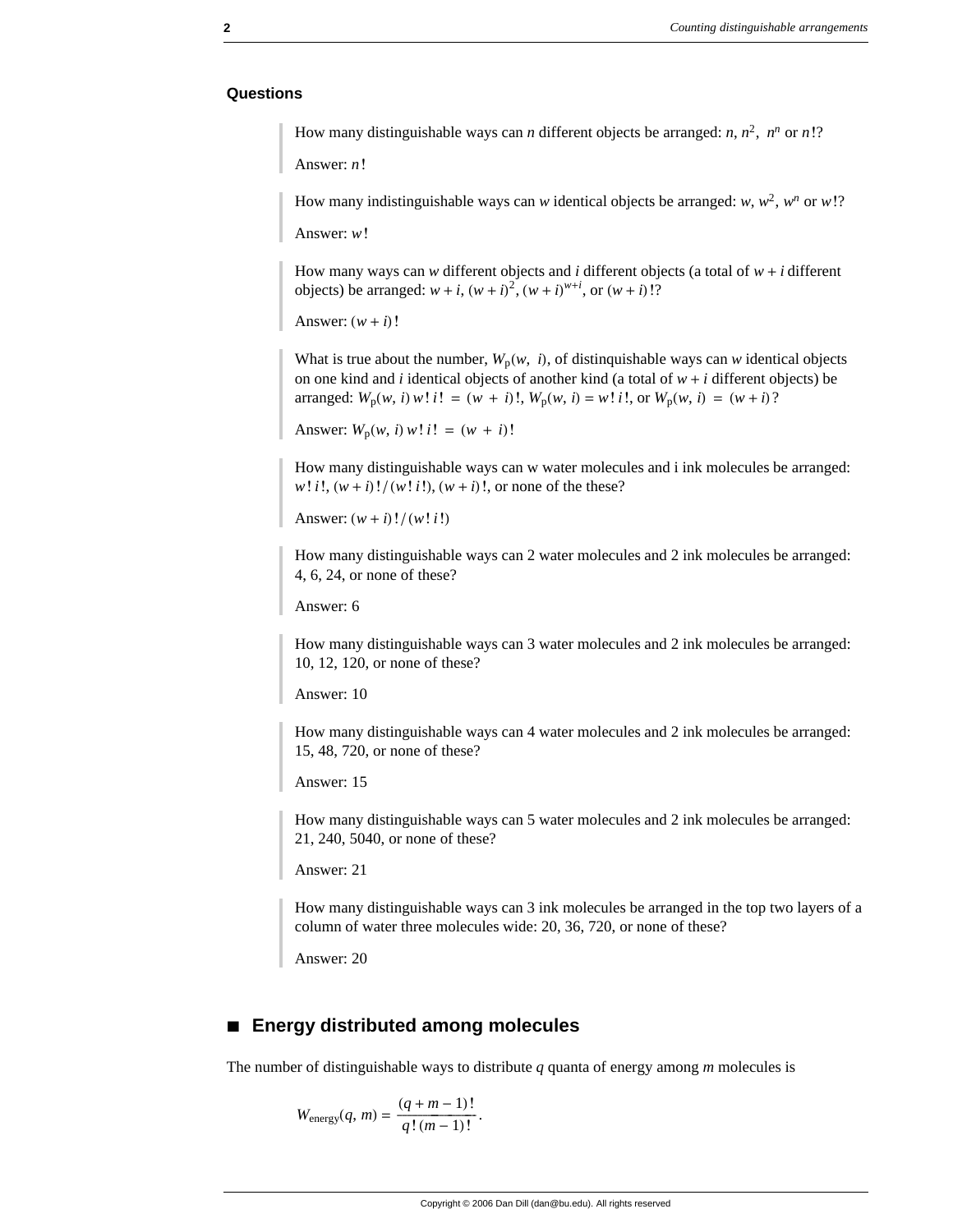For example, the number of ways of arranging 3 quanta among 3 molecules

$$
\frac{(3+3-1)!}{3!(3-1)!} = \frac{5 \times 4 \times 3!}{3!(2 \times 1)} = \frac{5 \times 4}{2 \times 1} = 5 \times 2 = 10.
$$

Here is a way to derive  $W_{\text{energy}}(q, m)$ , using as example  $q = 8$  quanta distributed over  $m = 4$ molecules. We can represent a particular arrangement pictorially as

$$
\times \times | \times | \times \times \times \times | \times,
$$

where the  $\times$ 's are the quanta and the three vertical lines separate the quanta into the four groups. Different arrangements correspond to different partitioning of the eight quanta into four groups. For example, another arrangement is

$$
\times \times | \times | \times \times \times \times \times,
$$

corresponding to two quanta in the first molecule, one quantum in the second molecule, no quanta in the third molecule, and five quanta in the last molecule. If we ignore whether an arrangement is distinguishable, then the total number of arrangements is the number of way of assigning the eight  $\times$ 's and the three |'s, that is,  $(8 + 3)$ ! =  $(q + m - 1)$ !. Now, the number of arrangements  $(q + m - 1)$ ! must be the product of (1) the number of unique arrangements, (2) the number of ways  $q!$  that a particular arrangement of the *q* quanta can arise, and (3) the number of ways  $(m - 1)!$  that a particular arrangement of the  $m - 1$  |'s can arise:

$$
W_{\text{energy}}(q, m) \times q! \times (m-1)! = (q + m - 1)!.
$$

Solving this expression for  $W_{\text{energy}}(q, m)$ , we get the expression above. Note that in this expression  $q! \times (m-1)!$  is the number of ways that a particular one of the  $W_{\text{energy}}(q, m)$  distinguishable arrangements can occur.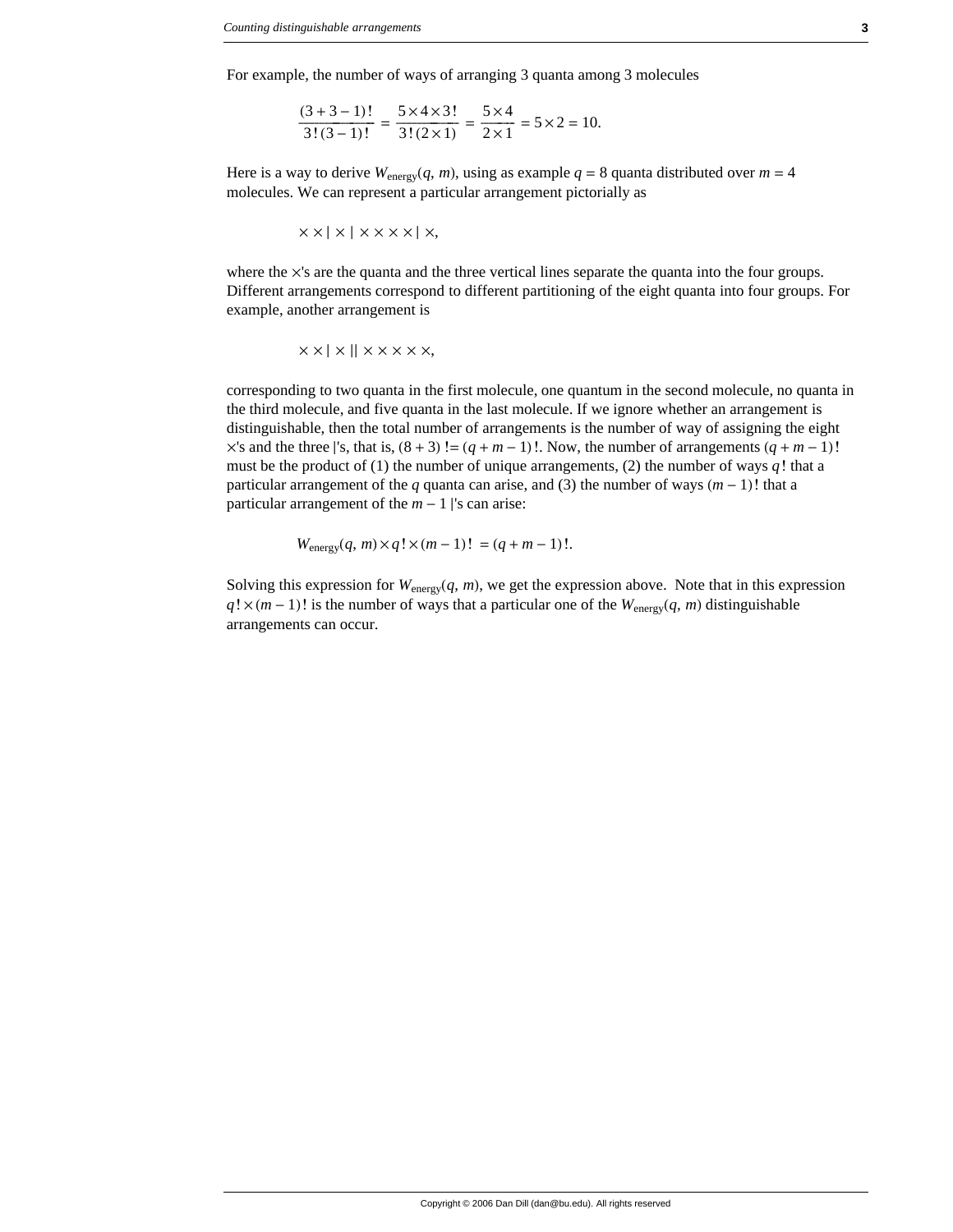#### **Questions**

Here is a representation of four quanta of energy, *q*, distributed among three molecules:  $q \mid q \mid q$ . How many ways can the four units of energy end up with one in first molecule, one in the second molecule, and two in the third molecule:  $1, q = 4$ , or  $q = 4 = 4 \times 3 \times 2 \times 1 = 24$ .

Answer: 24

Here is a representation of four units of energy, *q*, distributed among three molecules:  $q \mid q \mid q$ . How many different ways can the two partitions, |, be assigned to achieve the arrangement *q* | *q* | *q q*: 1,  $(m - 1) = (3 - 1) = 2 \times 1 = 2$ , or  $m = 3 = 3 \times 2 \times 2 \times 1 = 6$ ?

Answer: 2

Here is a representation of four units of energy, *q*, distributed among three molecules:  $q \mid q \mid q q$ . How many different arrangements of the six objects in the diagram are there, ignoring that *q* and | are different:  $m + q = 7$ ,  $(m - 1)q = 2 \times 3 = 6$ , or  $(q + m - 1)! = 6! = 6 \times 5 \times 4 \times 3 \times 2 \times 1 = 720?$ 

Answer: 720

How many ways can the arrangement  $q \mid q \mid q \neq q$  of four quanta among three molecules be made:  $q! m! = 2! \times 2! = 4, q! (m-1)! = 4! (3-1)! = 24 \times 2 = 48$ , or  $(q + m)! = (4 + 3)! = 7! = 5040?$ 

Answer: 48

Two arrangements of 4 quanta among three molecules are  $q | q | q q$  and  $q q q || q$ . Which relation is true about the number of unique ways,  $W_e(q, m)$ , that four quanta can be distributed among three molecules:  $W_e(q, m) = q! m!$ ,  $W_e(q, m) = (q + m - 1)!$ , or  $W_e(q, m) q! (m - 1)! = (q + m - 1)!?$ 

Answer:  $W_e(q, m) q! (m-1)! = (q + m - 1)!$ 

 $W_e(q, m) = (q + m - 1)! / [q! (m - 1)!]$  is the number of unique ways that *q* quanta can be distributed among *m* molecules. How many ways can two quanta be distributed among three molecules: 3, 6, or 9?

Answer: 6

 $W_e(q, m) = (q + m - 1)! / [q!(m - 1)!]$  is the number of unique ways that *q* quanta can be distributed among *m* molecules. How many ways can three quanta be distributed among three molecules: 10, 16, or 20?

Answer: 10

## ■ ACS *Chemistry*, 8.14 Consider This: Effect of temperature on entropy **change**

Since entropy is proportional to the natural logarithm of the number of distinguishable configurations, the entropy change associated with a change in the number of configurations depends on the ratio of the number of configurations, as

 $\Delta S = S(\text{after}) - S(\text{before}) = k_B \ln(W_{\text{after}}) - k_B \ln(W_{\text{before}}) = k_B \ln(W_{\text{after}}/W_{\text{before}})$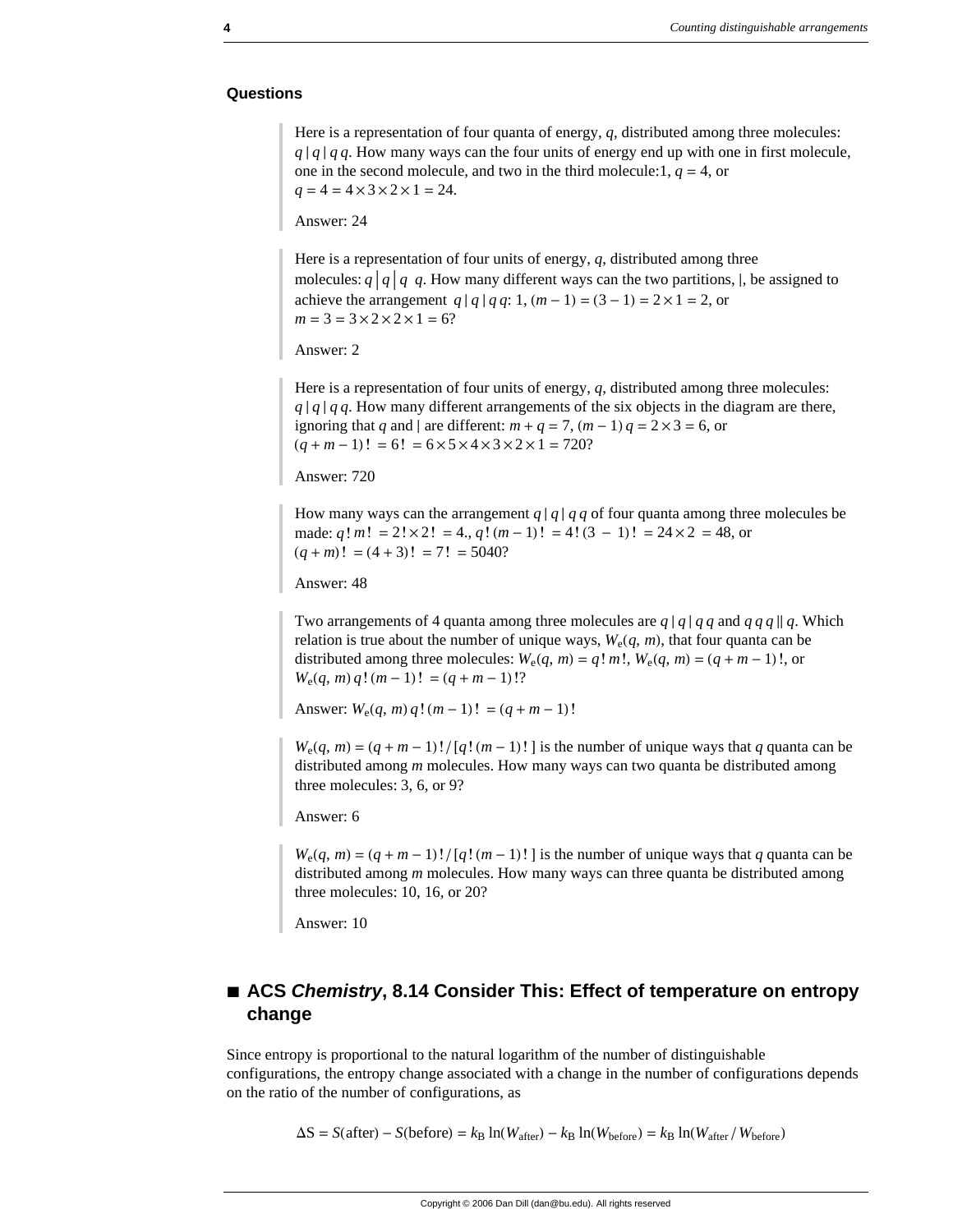Let's apply this expression to the entropy change when one quantum of energy is added to a system consisting of *m* molecules which contain *q* quanta of energy. We have

$$
\frac{W_{\text{after}}}{W_{\text{before}}} = \frac{W_{\text{energy}}(q+1, m)}{W_{\text{energy}}(q, m)}
$$

Using the counting formula

$$
W_{\text{energy}}(q, m) = \frac{(q + m - 1)!}{q! (m - 1)!}.
$$

we can simplify the ratio to

$$
\frac{W_{\text{energy}}(q+1, m)}{W_{\text{energy}}(q, m)}
$$
\n
$$
= \frac{(q+m)!}{(q+1)!(m-1)!} / \frac{(q+m-1)!}{q!(m-1)!}
$$
\n
$$
= \frac{q!(m-1)!(q+m)!}{(q+1)!(m-1)!(q+m-1)!}
$$
\n
$$
= \frac{(q+m)}{(q+1)}.
$$

This ratio always greater than 1 (provided there are at least two molecules,  $m > 1$ ). It is largest when the number of quanta is smallest, while when the number of quanta, *q*, becomes very large compared to the number of molecules, *m*, the ratio is nearly 1. This variation is shown in the figure, for the example of  $m = 4$  molecules.



Ratio  $W_{\text{energy}}(q + 1, m)/W_{\text{energy}}(q, m)$  for  $m = 4$  molecules versus the number of quanta *q* originally present.

This means that the entropy change, proportional to the natural logarithm of the ratio  $W_{\text{energy}}(q + 1, m) / W_{\text{energy}}(q, m)$ , is *greater* the *smaller* the number of quanta originally present. We can interpret the number of quanta present as a measure of the temperature, and so this means the entropy change per unit of heat (quantum of energy) added is inversely proportional to the temperature.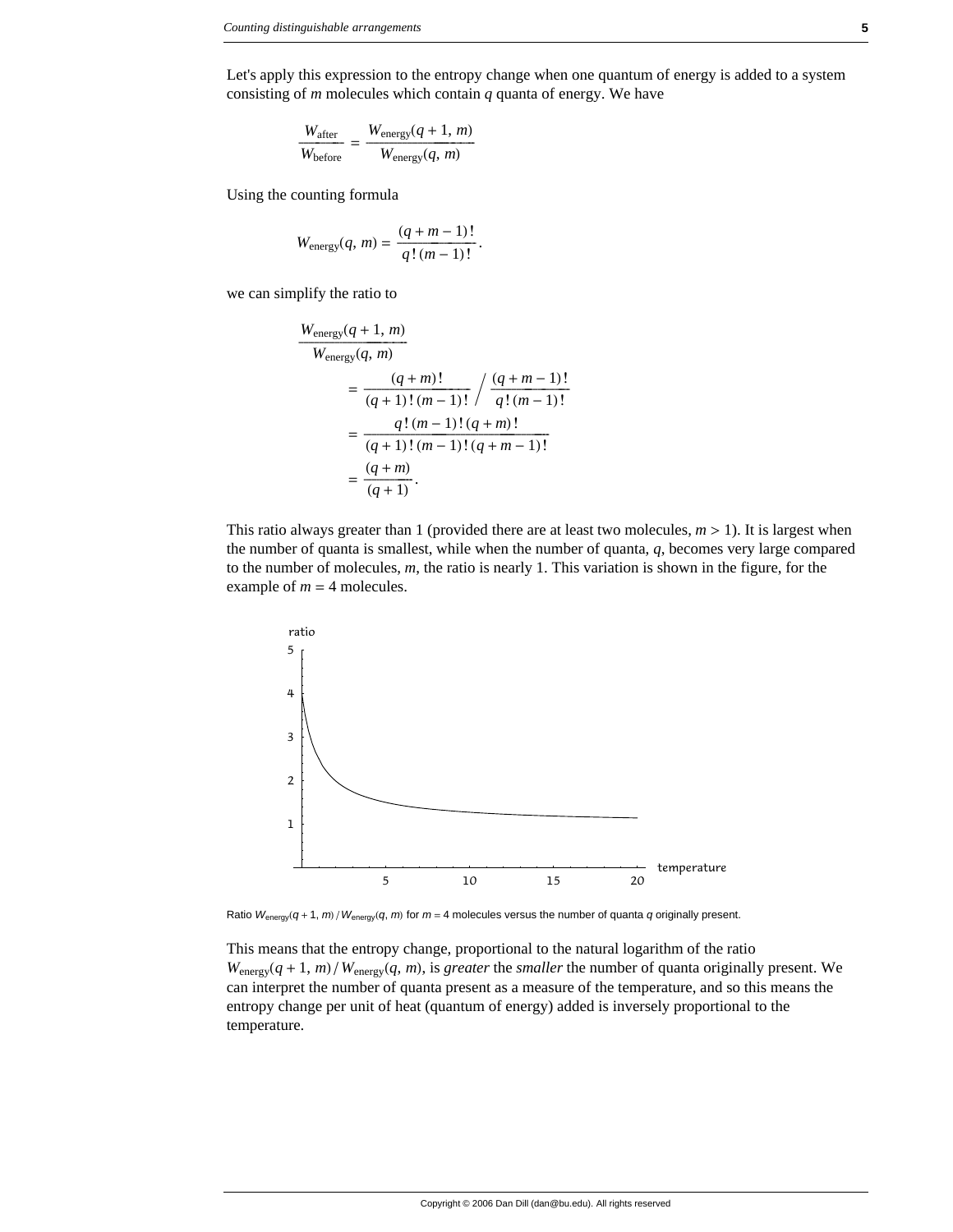#### **Questions**

Which expression is the value of  $W_e(10 \text{ quanta}, 4 \text{ molecules})$ :  $13 \times 12 \times 11 = 1716$ ,  $12 \times 11 = 132$ ,  $13 \times 2 \times 11 = 286$ , or none of these?

Answer: 286

Which expression is the value of  $W_e(9 \text{ quanta}, 4 \text{ molecules})$ :  $11 \times 10 = 110$ ,  $10 \times 22 = 220$ ,  $13 \times 11 = 143$ , or none of these?

Answer: 220

 $W_e(10 \text{ quanta}, 4 \text{ molecules})$  has  $286 - 220 = 66$  more arrangements than  $W<sub>e</sub>(9$  quanta, 4 molecules). What is true for the increase going from  $W_e$ (4 quanta, 4 molecules) to  $W_e$ (5 quanta, 4 molecules): greater than 66, 66, or less than 66?

Answer: Less than 66

The change  $W_e(9, 4) \rightarrow W_e(10, 4)$  is 66, and the change  $W_e(4, 4) \rightarrow W_e(5, 4)$  is 21. *Without doing any numerical estimates*, for which change to you expect the entropy increase to be greater:  $W_e(9, 4) \to W_e(10, 4)$  or  $W_e(4, 4) \to W_e(5, 4)$ ?

The general expression for the entropy change when a 4 molecule system with *q* quanta gains one quantum is:  $W_e(q + 1, 4) - W_e(q, 4)$ ,  $\ln(W_e(q + 1, 4)) - \ln(W_e(q, 4))$ ,  $\ln(W_e(q + 1, 4)/W_e(q, 4))$ , or both of the previous two?

Answer: both of the previous two

Which is larger:  $W_e(10, 4)/W_e(9, 4)$  or  $W_e(5, 4)/W_e(4, 4)$ ?

### ■ **Stirling's approximation for** *n***! when** *n* **is very large**

Stirling's approximation is

$$
n! \approx \sqrt{2\pi n} (n/e)^n.
$$

In computing entropy changes we need the logarithm of *W*, and so we are interested in the logarithm of Stirling's approximationto *n*!,

$$
\ln(n!) \approx \ln(\sqrt{2\pi n}) + \ln[(n/e)^n] = \frac{1}{2}\ln(2\pi n) + n\ln(n) - n.
$$

When *n* is on the order of the number of particles in a macroscopic sample (typically at least  $10^{20}$ ), then the first term in this expression is tiny compared to the other two, and so we can use

 $\ln(n!) \approx n \ln(n) - n$ .

Taking the exponential of this expression, the corresponding approximation to *n*! for the number of particles in macroscopic samples is

$$
e^{\ln(n!)}=n!\approx (n/e)^n.
$$

This expression is useful for estimate relative sizes of factorials. For example we can quickly see that  $10^6$ ! is on the order of  $10^7$ , since  $(10^6)$  $^{10^6} \approx 10^7$ .